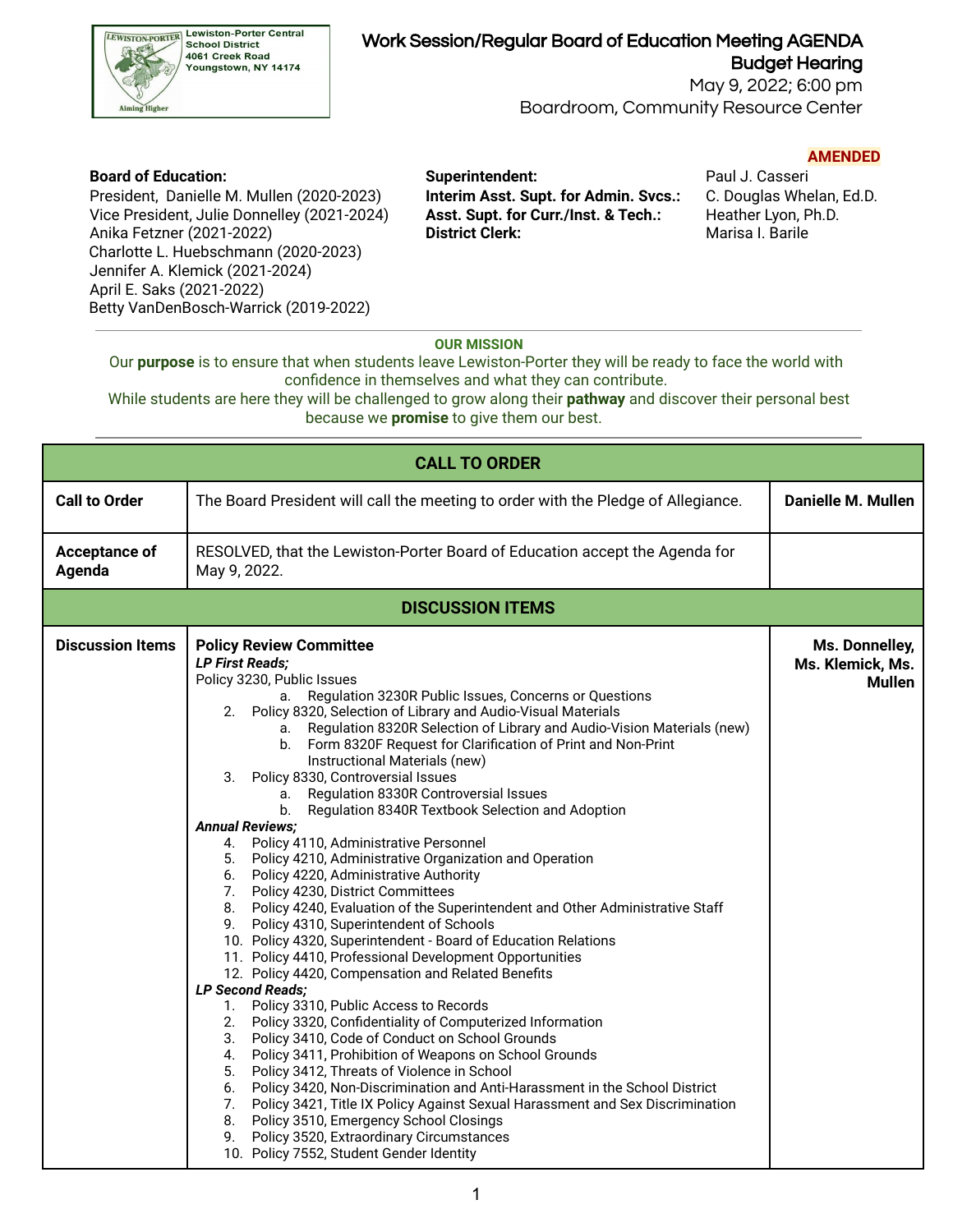

Boardroom, Community Resource Center

|                                                                     | <b>Claim Audit Review</b>                                                                                                                                                                                                                                                                                                                                                                                                                                                                                                                                                                                                                                                                                                                                                                                                                                                                                                                                                                                                                                                                                                                                                                                                                                                                                                                                                                                                                                                                                                                                                                                                                                                                                                                                                                                                                                                                                                                                                                                                                                                                                                                                                                                                                                                                                       | Dr. Whelan                      |  |  |  |  |
|---------------------------------------------------------------------|-----------------------------------------------------------------------------------------------------------------------------------------------------------------------------------------------------------------------------------------------------------------------------------------------------------------------------------------------------------------------------------------------------------------------------------------------------------------------------------------------------------------------------------------------------------------------------------------------------------------------------------------------------------------------------------------------------------------------------------------------------------------------------------------------------------------------------------------------------------------------------------------------------------------------------------------------------------------------------------------------------------------------------------------------------------------------------------------------------------------------------------------------------------------------------------------------------------------------------------------------------------------------------------------------------------------------------------------------------------------------------------------------------------------------------------------------------------------------------------------------------------------------------------------------------------------------------------------------------------------------------------------------------------------------------------------------------------------------------------------------------------------------------------------------------------------------------------------------------------------------------------------------------------------------------------------------------------------------------------------------------------------------------------------------------------------------------------------------------------------------------------------------------------------------------------------------------------------------------------------------------------------------------------------------------------------|---------------------------------|--|--|--|--|
|                                                                     | <b>Change Orders Discussion</b><br>Change Order 02 - CIR Electric<br><b>Electrical Contractor</b><br>Amount: \$2,730.19<br>Description: Middle School Crawlspace Additional Drainage<br>Reason: Architect Error/Omission<br>Additional drainage was needed in the crawlspace to connect low lying area collecting<br>water that could not drain to the new center drain tile. There is an addition of (1) sump<br>pump and(20) connecting trenches. CIR is connecting the power to the new sump pump.<br>Change Order 01 - Caysea Construction<br>Abatement/Demo Contractor<br>Amount: \$108,559.43<br>Description: Middle School Crawlspace Additional Drainage<br>Reason: Architect Error/Omission<br>Additional drainage was needed in the crawlspace to connect low lying area collecting<br>water that could not drain to the new center drain tile. There is an addition of (1) sump<br>pump and (20) connecting trenches. Caysea is excavating the additional trenches.<br>Change Order 01 - NCI Construction<br><b>General Contractor</b><br>Amount: \$131,112.00<br>Description: Middle School Wall Tile Abatement and New Tile<br>Reason: Unforeseen<br>Due to moisture conditions when the old pool was in service, wall tile in the surrounding<br>corridors had mastic adhesive that started to fail. Moisture issues have been remediated,<br>but old mastic adhesive was found to contain asbestos. Wall tile is to be abated around<br>the perimeter of the gym/fitness area and walls are repaired to receive new tile.<br>Change Order 01 - DV Brown & Associates<br><b>Mechanical Contractor</b><br>Amount: \$86,889.00<br>Description: HS Bulletin 03 - Pool Corridor Air Conditioning<br>Reason: Owner Request<br>Owner requested change for the addition of air conditioning at the corridor outside the pool<br>area and inside the pool office. DVB to furnish and install mechanical equipment.<br>Change Order 03 - CIR Electric<br><b>Electrical Contractor</b><br>Amount: \$16,596.75<br>Description: HS Bulletin 03 - Pool Corridor Air Conditioning<br>Reason: Owner Request<br>Owner requested change for the addition of air conditioning in the corridor outside the pool<br>area and inside the pool office. CIR to provide power to pumps and other mechanical<br>equipment. | Mr. Casseri/Dr.<br>Whelan       |  |  |  |  |
| <b>PRESENTATION</b>                                                 |                                                                                                                                                                                                                                                                                                                                                                                                                                                                                                                                                                                                                                                                                                                                                                                                                                                                                                                                                                                                                                                                                                                                                                                                                                                                                                                                                                                                                                                                                                                                                                                                                                                                                                                                                                                                                                                                                                                                                                                                                                                                                                                                                                                                                                                                                                                 |                                 |  |  |  |  |
| <b>Presentation</b>                                                 | International Student Science Fair (ISSF) Presentation                                                                                                                                                                                                                                                                                                                                                                                                                                                                                                                                                                                                                                                                                                                                                                                                                                                                                                                                                                                                                                                                                                                                                                                                                                                                                                                                                                                                                                                                                                                                                                                                                                                                                                                                                                                                                                                                                                                                                                                                                                                                                                                                                                                                                                                          | Mr. Casseri,<br>Ms. Hinchcliffe |  |  |  |  |
| <b>NEW BUSINESS</b>                                                 |                                                                                                                                                                                                                                                                                                                                                                                                                                                                                                                                                                                                                                                                                                                                                                                                                                                                                                                                                                                                                                                                                                                                                                                                                                                                                                                                                                                                                                                                                                                                                                                                                                                                                                                                                                                                                                                                                                                                                                                                                                                                                                                                                                                                                                                                                                                 |                                 |  |  |  |  |
| <b>Appointment of</b><br><b>Impartial Hearing</b><br><b>Officer</b> | BE IT RESOLVED, that the Board of Education hereby appoints Israel Wahrman to<br>act as an impartial hearing officer in relation to an impartial due process hearing<br>that was initiated against the District under section 1415 of the Individuals with<br>Disabilities Education Act ("IDEA").<br>The terms and conditions associated with this appointment will conform with the<br>District's policies and regulations regarding the appointment of impartial hearing<br>officers under the IDEA.                                                                                                                                                                                                                                                                                                                                                                                                                                                                                                                                                                                                                                                                                                                                                                                                                                                                                                                                                                                                                                                                                                                                                                                                                                                                                                                                                                                                                                                                                                                                                                                                                                                                                                                                                                                                         | <b>NA-1</b>                     |  |  |  |  |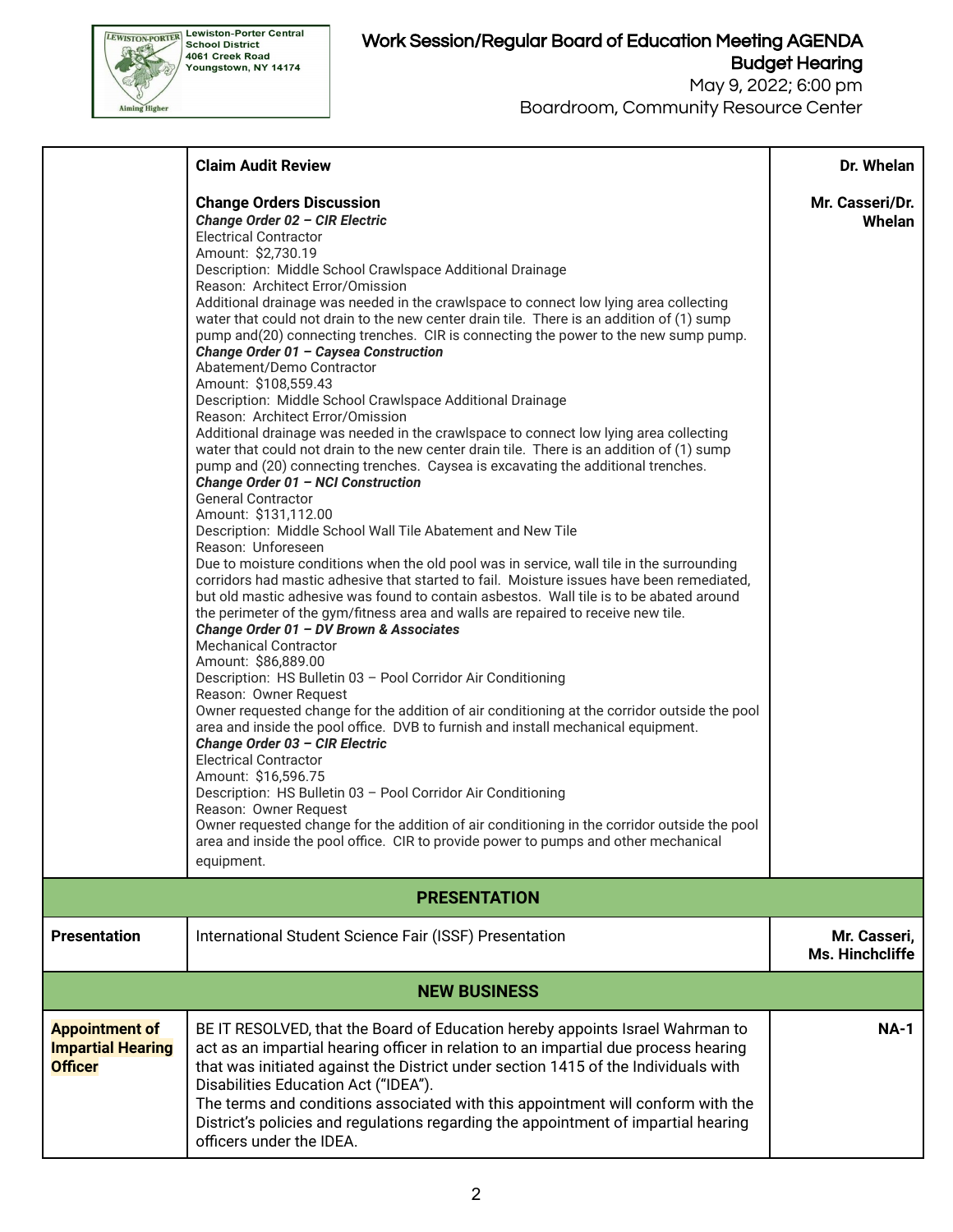

Boardroom, Community Resource Center

| <b>PERSONNEL CONSENT AGENDA</b>               |                                                                                                                                                                                   |                 |                                                                                                                                                                                                                                                                                                                                                                                                                                                                                                                                                                                                                                                                                                                                                                                                                                                                                                                                                                                                                                                                                                                    |             |            |  |  |
|-----------------------------------------------|-----------------------------------------------------------------------------------------------------------------------------------------------------------------------------------|-----------------|--------------------------------------------------------------------------------------------------------------------------------------------------------------------------------------------------------------------------------------------------------------------------------------------------------------------------------------------------------------------------------------------------------------------------------------------------------------------------------------------------------------------------------------------------------------------------------------------------------------------------------------------------------------------------------------------------------------------------------------------------------------------------------------------------------------------------------------------------------------------------------------------------------------------------------------------------------------------------------------------------------------------------------------------------------------------------------------------------------------------|-------------|------------|--|--|
| <b>Resignations/</b><br><b>Rescissions -</b>  | RESOLVED, upon the recommendation of the Superintendent of Schools, that the<br>Lewiston-Porter Board of Education accept the consent agenda for<br>resignations/rescissions.     |                 |                                                                                                                                                                                                                                                                                                                                                                                                                                                                                                                                                                                                                                                                                                                                                                                                                                                                                                                                                                                                                                                                                                                    |             |            |  |  |
| <b>Instructional</b>                          | <b>Name</b>                                                                                                                                                                       | <b>Date</b>     | <b>Position</b>                                                                                                                                                                                                                                                                                                                                                                                                                                                                                                                                                                                                                                                                                                                                                                                                                                                                                                                                                                                                                                                                                                    | Reason      |            |  |  |
|                                               | Dennis Eagan                                                                                                                                                                      | 5/03/2022       | <b>Building-based Substitute Teacher</b>                                                                                                                                                                                                                                                                                                                                                                                                                                                                                                                                                                                                                                                                                                                                                                                                                                                                                                                                                                                                                                                                           | Resignation | <b>PRI</b> |  |  |
|                                               | Sandra Gorney                                                                                                                                                                     | 5/04/2022       | <b>Building-based Substitute Teacher</b>                                                                                                                                                                                                                                                                                                                                                                                                                                                                                                                                                                                                                                                                                                                                                                                                                                                                                                                                                                                                                                                                           | Resignation |            |  |  |
| <b>Appointments -</b><br><b>Instructional</b> | Name:<br><b>Placement:</b><br><b>Position:</b><br><b>Effective:</b><br><b>Probationary Period:</b><br><b>Tenure Area:</b><br><b>Certification:</b><br>Degree:<br>Step:<br>Salary: | Bachelor's<br>7 | <b>RESOLVED</b> , upon the recommendation of the Superintendent of Schools, that the<br>Lewiston-Porter Board of Education accept the consent agenda for Instructional<br>and Long-Term appointments. The probationary expiration date is tentative and<br>conditional only (unless extended in accordance with the law). Except to the<br>extent required by the applicable provisions of Section 3012 of the Education<br>Law. In order to be granted tenure the principal/teacher must receive composite<br>or overall annual professional performance review ratings pursuant to Section<br>3012-c and/or 3012-d of the Education Law of either effective or highly effective<br>in at least three (3) of the four (4) preceding years, and if the principal/teacher<br>receives an ineffective composite or overall rating in the final year of the<br>probationary period the teacher shall not be eligible for tenure at that time.<br>Justin Thompson<br><b>High School</b><br><b>Technology Teacher</b><br>9/01/2022<br>9/01/2022 - 6/30/2026<br>Technology<br><b>Technology Education</b><br>\$47,123.00 |             | PAI        |  |  |
| <b>ADJOURNMENT</b>                            |                                                                                                                                                                                   |                 |                                                                                                                                                                                                                                                                                                                                                                                                                                                                                                                                                                                                                                                                                                                                                                                                                                                                                                                                                                                                                                                                                                                    |             |            |  |  |
| Adjournment                                   |                                                                                                                                                                                   |                 |                                                                                                                                                                                                                                                                                                                                                                                                                                                                                                                                                                                                                                                                                                                                                                                                                                                                                                                                                                                                                                                                                                                    |             |            |  |  |